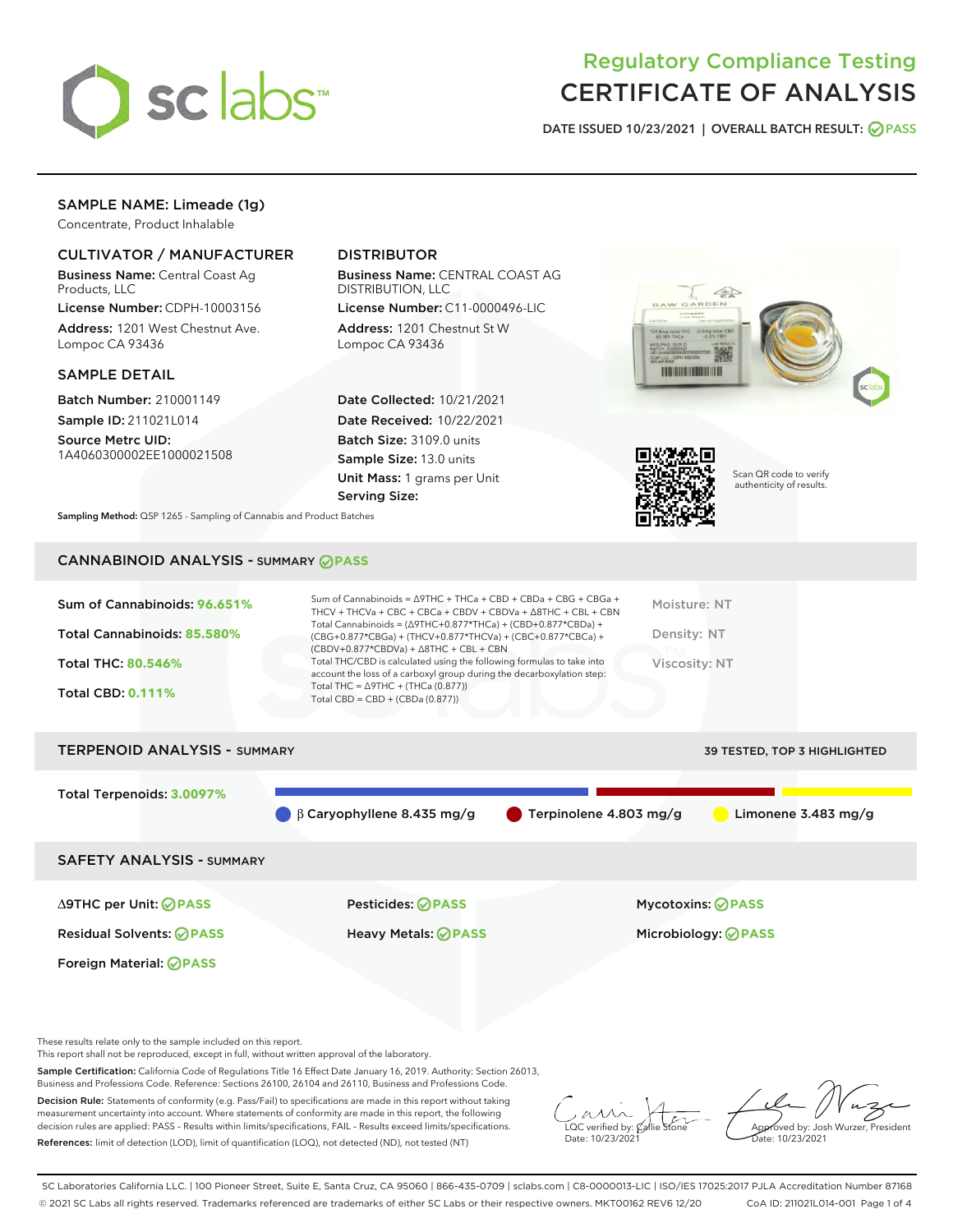



LIMEADE (1G) | DATE ISSUED 10/23/2021 | OVERALL BATCH RESULT:  $\bigcirc$  PASS

#### CANNABINOID TEST RESULTS - 10/23/2021 2 PASS

Tested by high-performance liquid chromatography with diode-array detection (HPLC-DAD). **Method:** QSP 1157 - Analysis of Cannabinoids by HPLC-DAD

#### TOTAL CANNABINOIDS: **85.580%**

Total Cannabinoids (Total THC) + (Total CBD) + (Total CBG) + (Total THCV) + (Total CBC) + (Total CBDV) + ∆8THC + CBL + CBN

TOTAL THC: **80.546%** Total THC (∆9THC+0.877\*THCa)

TOTAL CBD: **0.111%**

Total CBD (CBD+0.877\*CBDa)

TOTAL CBG: 3.591% Total CBG (CBG+0.877\*CBGa)

TOTAL THCV: 0.383% Total THCV (THCV+0.877\*THCVa)

TOTAL CBC: 0.949% Total CBC (CBC+0.877\*CBCa)

TOTAL CBDV: ND Total CBDV (CBDV+0.877\*CBDVa)

| <b>COMPOUND</b>            | LOD/LOQ<br>(mg/g) | <b>MEASUREMENT</b><br><b>UNCERTAINTY</b><br>mg/g | <b>RESULT</b><br>(mg/g) | <b>RESULT</b><br>(%) |
|----------------------------|-------------------|--------------------------------------------------|-------------------------|----------------------|
| <b>THCa</b>                | 0.05/0.14         | ±21.780                                          | 847.46                  | 84.746               |
| <b>A9THC</b>               | 0.06 / 0.26       | ±2.141                                           | 62.24                   | 6.224                |
| <b>CBGa</b>                | 0.1 / 0.2         | ±1.96                                            | 37.6                    | 3.76                 |
| <b>CBCa</b>                | 0.07/0.28         | ±0.457                                           | 9.34                    | 0.934                |
| <b>THCVa</b>               | 0.07 / 0.20       | ±0.208                                           | 4.37                    | 0.437                |
| <b>CBG</b>                 | 0.06/0.19         | ±0.115                                           | 2.93                    | 0.293                |
| <b>CBC</b>                 | 0.2 / 0.5         | ±0.04                                            | 1.3                     | 0.13                 |
| <b>CBDa</b>                | 0.02/0.19         | ±0.037                                           | 1.27                    | 0.127                |
| $\triangle$ 8THC           | 0.1 / 0.4         | N/A                                              | <b>ND</b>               | <b>ND</b>            |
| <b>THCV</b>                | 0.1 / 0.2         | N/A                                              | <b>ND</b>               | <b>ND</b>            |
| <b>CBD</b>                 | 0.07/0.29         | N/A                                              | <b>ND</b>               | <b>ND</b>            |
| <b>CBDV</b>                | 0.04 / 0.15       | N/A                                              | <b>ND</b>               | <b>ND</b>            |
| <b>CBDVa</b>               | 0.03 / 0.53       | N/A                                              | <b>ND</b>               | <b>ND</b>            |
| <b>CBL</b>                 | 0.06 / 0.24       | N/A                                              | <b>ND</b>               | <b>ND</b>            |
| <b>CBN</b>                 | 0.1/0.3           | N/A                                              | <b>ND</b>               | <b>ND</b>            |
| <b>SUM OF CANNABINOIDS</b> |                   |                                                  | 966.51 mg/g             | 96.651%              |

#### **UNIT MASS: 1 grams per Unit**

| ∆9THC per Unit                                                                            | 1120 per-package limit | $62.24$ mg/unit<br><b>PASS</b> |  |  |  |
|-------------------------------------------------------------------------------------------|------------------------|--------------------------------|--|--|--|
| <b>Total THC per Unit</b>                                                                 |                        | 805.46 mg/unit                 |  |  |  |
| <b>CBD per Unit</b>                                                                       |                        | <b>ND</b>                      |  |  |  |
| <b>Total CBD per Unit</b>                                                                 |                        | $1.11$ mg/unit                 |  |  |  |
| Sum of Cannabinoids<br>per Unit                                                           |                        | 966.51 mg/unit                 |  |  |  |
| <b>Total Cannabinoids</b><br>per Unit                                                     |                        | 855.80 mg/unit                 |  |  |  |
| <b>MOISTURE TEST RESULT</b><br><b>DENSITY TEST RESULT</b><br><b>VISCOSITY TEST RESULT</b> |                        |                                |  |  |  |

Not Tested

Not Tested

Not Tested

#### TERPENOID TEST RESULTS - 10/23/2021

Terpene analysis utilizing gas chromatography-flame ionization detection (GC-FID). **Method:** QSP 1192 - Analysis of Terpenoids by GC-FID

| <b>COMPOUND</b>           | LOD/LOQ<br>(mg/g) | <b>MEASUREMENT</b><br><b>UNCERTAINTY</b><br>mg/g | <b>RESULT</b><br>(mg/g) | <b>RESULT</b><br>(%) |
|---------------------------|-------------------|--------------------------------------------------|-------------------------|----------------------|
| $\beta$ Caryophyllene     | 0.004 / 0.012     | ±0.3003                                          | 8.435                   | 0.8435               |
| Terpinolene               | 0.008 / 0.026     | ±0.0985                                          | 4.803                   | 0.4803               |
| Limonene                  | 0.005 / 0.016     | ±0.0498                                          | 3.483                   | 0.3483               |
| $\alpha$ Humulene         | 0.009 / 0.029     | ±0.0950                                          | 2.959                   | 0.2959               |
| <b>Myrcene</b>            | 0.008 / 0.025     | ±0.0228                                          | 1.767                   | 0.1767               |
| <b>Terpineol</b>          | 0.016 / 0.055     | ±0.0615                                          | 1.001                   | 0.1001               |
| Linalool                  | 0.009 / 0.032     | ±0.0377                                          | 0.992                   | 0.0992               |
| $\alpha$ Bisabolol        | 0.008 / 0.026     | ±0.0485                                          | 0.909                   | 0.0909               |
| trans- $\beta$ -Farnesene | 0.008 / 0.025     | ±0.0321                                          | 0.905                   | 0.0905               |
| Fenchol                   | 0.010 / 0.034     | ±0.0296                                          | 0.765                   | 0.0765               |
| $\beta$ Pinene            | 0.004 / 0.014     | ±0.0078                                          | 0.680                   | 0.0680               |
| Ocimene                   | 0.011 / 0.038     | ±0.0214                                          | 0.668                   | 0.0668               |
| $\alpha$ Pinene           | 0.005 / 0.017     | ±0.0055                                          | 0.640                   | 0.0640               |
| Nerolidol                 | 0.009 / 0.028     | ±0.0254                                          | 0.404                   | 0.0404               |
| Caryophyllene<br>Oxide    | 0.010 / 0.033     | ±0.0158                                          | 0.343                   | 0.0343               |
| <b>Borneol</b>            | 0.005 / 0.016     | ±0.0092                                          | 0.219                   | 0.0219               |
| $\alpha$ Terpinene        | 0.005 / 0.017     | ±0.0022                                          | 0.148                   | 0.0148               |
| $\gamma$ Terpinene        | 0.006 / 0.018     | ±0.0025                                          | 0.146                   | 0.0146               |
| $\alpha$ Phellandrene     | 0.006 / 0.020     | ±0.0017                                          | 0.126                   | 0.0126               |
| Sabinene                  | 0.004 / 0.014     | ±0.0012                                          | 0.103                   | 0.0103               |
| 3 Carene                  | 0.005 / 0.018     | ±0.0012                                          | 0.085                   | 0.0085               |
| Fenchone                  | 0.009 / 0.028     | ±0.0025                                          | 0.085                   | 0.0085               |
| Geraniol                  | 0.002 / 0.007     | ±0.0037                                          | 0.083                   | 0.0083               |
| Sabinene Hydrate          | 0.006 / 0.022     | ±0.0030                                          | 0.077                   | 0.0077               |
| Guaiol                    | 0.009 / 0.030     | ±0.0034                                          | 0.071                   | 0.0071               |
| Eucalyptol                | 0.006 / 0.018     | ±0.0016                                          | 0.065                   | 0.0065               |
| Citronellol               | 0.003 / 0.010     | ±0.0030                                          | 0.061                   | 0.0061               |
| Camphene                  | 0.005 / 0.015     | ±0.0006                                          | 0.048                   | 0.0048               |
| Geranyl Acetate           | 0.004 / 0.014     | ±0.0006                                          | 0.015                   | 0.0015               |
| Nerol                     | 0.003 / 0.011     | ±0.0005                                          | 0.011                   | 0.0011               |
| p-Cymene                  | 0.005 / 0.016     | N/A                                              | $<$ LOQ                 | <loq< th=""></loq<>  |
| (-)-Isopulegol            | 0.005 / 0.016     | N/A                                              | ND                      | <b>ND</b>            |
| Camphor                   | 0.006 / 0.019     | N/A                                              | ND                      | ND                   |
| Isoborneol                | 0.004 / 0.012     | N/A                                              | ND                      | ND                   |
| Menthol                   | 0.008 / 0.025     | N/A                                              | ND                      | ND                   |
| R-(+)-Pulegone            | 0.003 / 0.011     | N/A                                              | ND                      | ND                   |
| $\alpha$ Cedrene          | 0.005 / 0.016     | N/A                                              | ND                      | ND                   |
| Valencene                 | 0.009 / 0.030     | N/A                                              | ND                      | ND                   |
| Cedrol                    | 0.008 / 0.027     | N/A                                              | ND                      | ND                   |
| <b>TOTAL TERPENOIDS</b>   |                   |                                                  | 30.097 mg/g             | 3.0097%              |

SC Laboratories California LLC. | 100 Pioneer Street, Suite E, Santa Cruz, CA 95060 | 866-435-0709 | sclabs.com | C8-0000013-LIC | ISO/IES 17025:2017 PJLA Accreditation Number 87168 © 2021 SC Labs all rights reserved. Trademarks referenced are trademarks of either SC Labs or their respective owners. MKT00162 REV6 12/20 CoA ID: 211021L014-001 Page 2 of 4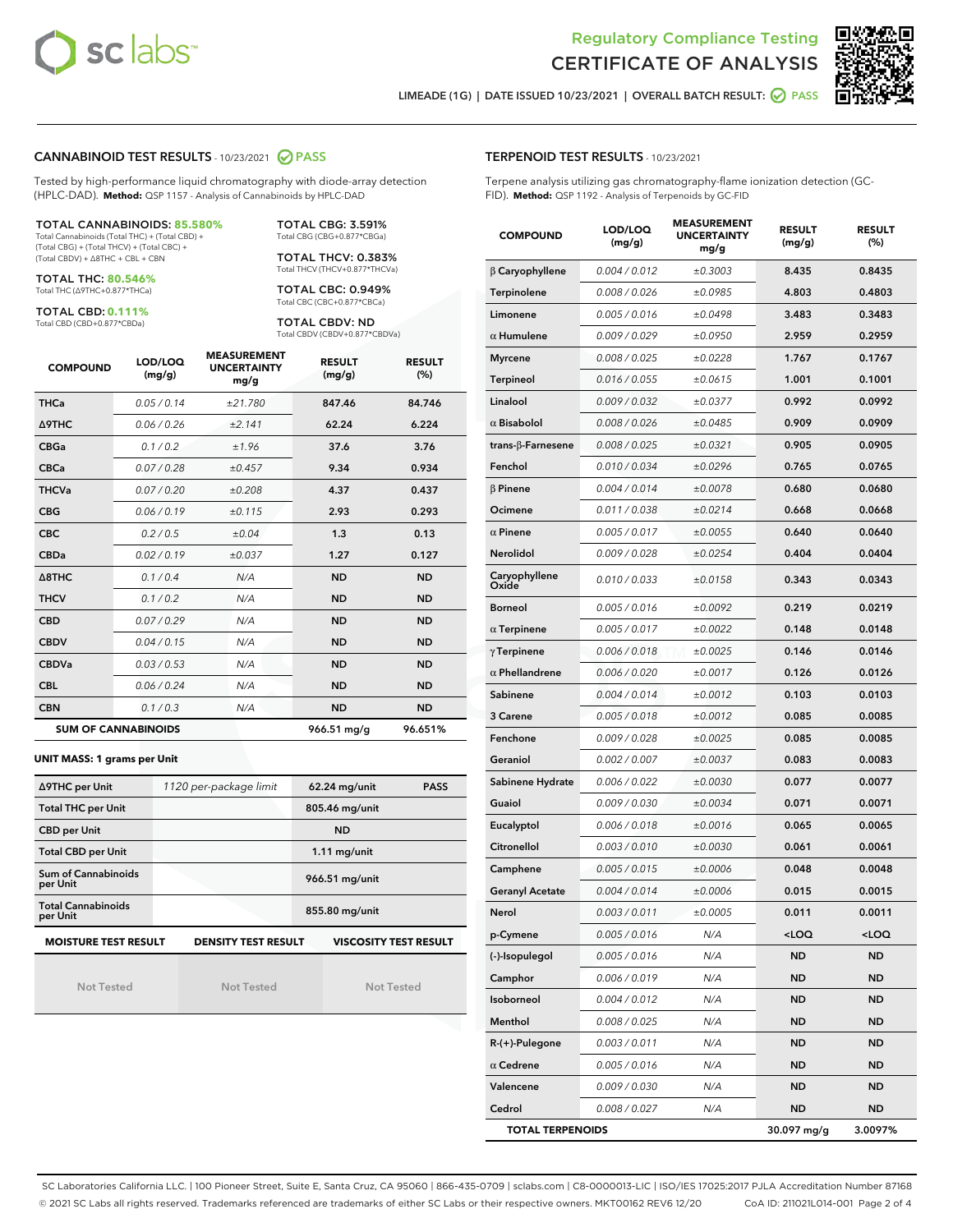



LIMEADE (1G) | DATE ISSUED 10/23/2021 | OVERALL BATCH RESULT: O PASS

# CATEGORY 1 PESTICIDE TEST RESULTS - 10/23/2021 2 PASS

Pesticide and plant growth regulator analysis utilizing high-performance liquid chromatography-mass spectrometry (HPLC-MS) or gas chromatography-mass spectrometry (GC-MS). \*GC-MS utilized where indicated. **Method:** QSP 1212 - Analysis of Pesticides and Mycotoxins by LC-MS or QSP 1213 - Analysis of Pesticides by GC-MS

| 0.03 / 0.08<br><b>ND</b><br><b>PASS</b><br>Aldicarb<br>$\ge$ LOD<br>N/A<br>Carbofuran<br>0.02 / 0.05<br>$\ge$ LOD<br>N/A<br><b>ND</b><br><b>PASS</b><br>Chlordane*<br>0.03 / 0.08<br>$\ge$ LOD<br>N/A<br><b>ND</b><br><b>PASS</b><br>Chlorfenapyr*<br>0.03/0.10<br>$\ge$ LOD<br>N/A<br><b>ND</b><br><b>PASS</b><br>Chlorpyrifos<br>0.02 / 0.06<br>N/A<br><b>ND</b><br><b>PASS</b><br>$\ge$ LOD<br>Coumaphos<br>0.02 / 0.07<br>N/A<br><b>ND</b><br><b>PASS</b><br>$\ge$ LOD<br>Daminozide<br>0.02 / 0.07<br>N/A<br><b>ND</b><br><b>PASS</b><br>$\ge$ LOD<br><b>DDVP</b><br>0.03/0.09<br>$>$ LOD<br>N/A<br><b>ND</b><br><b>PASS</b><br>(Dichlorvos)<br><b>Dimethoate</b><br>0.03 / 0.08<br>$\ge$ LOD<br><b>ND</b><br><b>PASS</b><br>N/A<br>0.03/0.10<br>N/A<br><b>ND</b><br><b>PASS</b><br>Ethoprop(hos)<br>$>$ LOD<br>N/A<br><b>ND</b><br><b>PASS</b><br>Etofenprox<br>0.02 / 0.06<br>$\ge$ LOD<br>Fenoxycarb<br>0.03 / 0.08<br>$\ge$ LOD<br>N/A<br><b>ND</b><br><b>PASS</b><br>0.03/0.08<br>$\ge$ LOD<br>N/A<br><b>ND</b><br><b>PASS</b><br>Fipronil<br>Imazalil<br>0.02 / 0.06<br>$\geq$ LOD<br>N/A<br><b>ND</b><br><b>PASS</b><br><b>Methiocarb</b><br>0.02 / 0.07<br>$\ge$ LOD<br>N/A<br><b>ND</b><br><b>PASS</b><br>Methyl<br>0.03/0.10<br>N/A<br><b>ND</b><br><b>PASS</b><br>$\ge$ LOD<br>parathion<br>0.03/0.09<br><b>Mevinphos</b><br>$\ge$ LOD<br>N/A<br><b>ND</b><br><b>PASS</b><br>Paclobutrazol<br>0.02 / 0.05<br>$>$ LOD<br>N/A<br><b>ND</b><br><b>PASS</b><br>0.03 / 0.09<br>N/A<br>$\ge$ LOD<br><b>ND</b><br><b>PASS</b><br>Propoxur<br>0.03 / 0.08<br><b>ND</b><br><b>PASS</b><br>Spiroxamine<br>$\ge$ LOD<br>N/A<br>Thiacloprid<br>0.03/0.10<br>$\ge$ LOD<br>N/A<br><b>ND</b><br><b>PASS</b> | <b>COMPOUND</b> | LOD/LOQ<br>$(\mu g/g)$ | <b>ACTION</b><br><b>LIMIT</b><br>$(\mu g/g)$ | <b>MEASUREMENT</b><br><b>UNCERTAINTY</b><br>$\mu$ g/g | <b>RESULT</b><br>$(\mu g/g)$ | <b>RESULT</b> |
|--------------------------------------------------------------------------------------------------------------------------------------------------------------------------------------------------------------------------------------------------------------------------------------------------------------------------------------------------------------------------------------------------------------------------------------------------------------------------------------------------------------------------------------------------------------------------------------------------------------------------------------------------------------------------------------------------------------------------------------------------------------------------------------------------------------------------------------------------------------------------------------------------------------------------------------------------------------------------------------------------------------------------------------------------------------------------------------------------------------------------------------------------------------------------------------------------------------------------------------------------------------------------------------------------------------------------------------------------------------------------------------------------------------------------------------------------------------------------------------------------------------------------------------------------------------------------------------------------------------------------------------------------------------------------------------------------------------|-----------------|------------------------|----------------------------------------------|-------------------------------------------------------|------------------------------|---------------|
|                                                                                                                                                                                                                                                                                                                                                                                                                                                                                                                                                                                                                                                                                                                                                                                                                                                                                                                                                                                                                                                                                                                                                                                                                                                                                                                                                                                                                                                                                                                                                                                                                                                                                                              |                 |                        |                                              |                                                       |                              |               |
|                                                                                                                                                                                                                                                                                                                                                                                                                                                                                                                                                                                                                                                                                                                                                                                                                                                                                                                                                                                                                                                                                                                                                                                                                                                                                                                                                                                                                                                                                                                                                                                                                                                                                                              |                 |                        |                                              |                                                       |                              |               |
|                                                                                                                                                                                                                                                                                                                                                                                                                                                                                                                                                                                                                                                                                                                                                                                                                                                                                                                                                                                                                                                                                                                                                                                                                                                                                                                                                                                                                                                                                                                                                                                                                                                                                                              |                 |                        |                                              |                                                       |                              |               |
|                                                                                                                                                                                                                                                                                                                                                                                                                                                                                                                                                                                                                                                                                                                                                                                                                                                                                                                                                                                                                                                                                                                                                                                                                                                                                                                                                                                                                                                                                                                                                                                                                                                                                                              |                 |                        |                                              |                                                       |                              |               |
|                                                                                                                                                                                                                                                                                                                                                                                                                                                                                                                                                                                                                                                                                                                                                                                                                                                                                                                                                                                                                                                                                                                                                                                                                                                                                                                                                                                                                                                                                                                                                                                                                                                                                                              |                 |                        |                                              |                                                       |                              |               |
|                                                                                                                                                                                                                                                                                                                                                                                                                                                                                                                                                                                                                                                                                                                                                                                                                                                                                                                                                                                                                                                                                                                                                                                                                                                                                                                                                                                                                                                                                                                                                                                                                                                                                                              |                 |                        |                                              |                                                       |                              |               |
|                                                                                                                                                                                                                                                                                                                                                                                                                                                                                                                                                                                                                                                                                                                                                                                                                                                                                                                                                                                                                                                                                                                                                                                                                                                                                                                                                                                                                                                                                                                                                                                                                                                                                                              |                 |                        |                                              |                                                       |                              |               |
|                                                                                                                                                                                                                                                                                                                                                                                                                                                                                                                                                                                                                                                                                                                                                                                                                                                                                                                                                                                                                                                                                                                                                                                                                                                                                                                                                                                                                                                                                                                                                                                                                                                                                                              |                 |                        |                                              |                                                       |                              |               |
|                                                                                                                                                                                                                                                                                                                                                                                                                                                                                                                                                                                                                                                                                                                                                                                                                                                                                                                                                                                                                                                                                                                                                                                                                                                                                                                                                                                                                                                                                                                                                                                                                                                                                                              |                 |                        |                                              |                                                       |                              |               |
|                                                                                                                                                                                                                                                                                                                                                                                                                                                                                                                                                                                                                                                                                                                                                                                                                                                                                                                                                                                                                                                                                                                                                                                                                                                                                                                                                                                                                                                                                                                                                                                                                                                                                                              |                 |                        |                                              |                                                       |                              |               |
|                                                                                                                                                                                                                                                                                                                                                                                                                                                                                                                                                                                                                                                                                                                                                                                                                                                                                                                                                                                                                                                                                                                                                                                                                                                                                                                                                                                                                                                                                                                                                                                                                                                                                                              |                 |                        |                                              |                                                       |                              |               |
|                                                                                                                                                                                                                                                                                                                                                                                                                                                                                                                                                                                                                                                                                                                                                                                                                                                                                                                                                                                                                                                                                                                                                                                                                                                                                                                                                                                                                                                                                                                                                                                                                                                                                                              |                 |                        |                                              |                                                       |                              |               |
|                                                                                                                                                                                                                                                                                                                                                                                                                                                                                                                                                                                                                                                                                                                                                                                                                                                                                                                                                                                                                                                                                                                                                                                                                                                                                                                                                                                                                                                                                                                                                                                                                                                                                                              |                 |                        |                                              |                                                       |                              |               |
|                                                                                                                                                                                                                                                                                                                                                                                                                                                                                                                                                                                                                                                                                                                                                                                                                                                                                                                                                                                                                                                                                                                                                                                                                                                                                                                                                                                                                                                                                                                                                                                                                                                                                                              |                 |                        |                                              |                                                       |                              |               |
|                                                                                                                                                                                                                                                                                                                                                                                                                                                                                                                                                                                                                                                                                                                                                                                                                                                                                                                                                                                                                                                                                                                                                                                                                                                                                                                                                                                                                                                                                                                                                                                                                                                                                                              |                 |                        |                                              |                                                       |                              |               |
|                                                                                                                                                                                                                                                                                                                                                                                                                                                                                                                                                                                                                                                                                                                                                                                                                                                                                                                                                                                                                                                                                                                                                                                                                                                                                                                                                                                                                                                                                                                                                                                                                                                                                                              |                 |                        |                                              |                                                       |                              |               |
|                                                                                                                                                                                                                                                                                                                                                                                                                                                                                                                                                                                                                                                                                                                                                                                                                                                                                                                                                                                                                                                                                                                                                                                                                                                                                                                                                                                                                                                                                                                                                                                                                                                                                                              |                 |                        |                                              |                                                       |                              |               |
|                                                                                                                                                                                                                                                                                                                                                                                                                                                                                                                                                                                                                                                                                                                                                                                                                                                                                                                                                                                                                                                                                                                                                                                                                                                                                                                                                                                                                                                                                                                                                                                                                                                                                                              |                 |                        |                                              |                                                       |                              |               |
|                                                                                                                                                                                                                                                                                                                                                                                                                                                                                                                                                                                                                                                                                                                                                                                                                                                                                                                                                                                                                                                                                                                                                                                                                                                                                                                                                                                                                                                                                                                                                                                                                                                                                                              |                 |                        |                                              |                                                       |                              |               |
|                                                                                                                                                                                                                                                                                                                                                                                                                                                                                                                                                                                                                                                                                                                                                                                                                                                                                                                                                                                                                                                                                                                                                                                                                                                                                                                                                                                                                                                                                                                                                                                                                                                                                                              |                 |                        |                                              |                                                       |                              |               |
|                                                                                                                                                                                                                                                                                                                                                                                                                                                                                                                                                                                                                                                                                                                                                                                                                                                                                                                                                                                                                                                                                                                                                                                                                                                                                                                                                                                                                                                                                                                                                                                                                                                                                                              |                 |                        |                                              |                                                       |                              |               |

#### CATEGORY 2 PESTICIDE TEST RESULTS - 10/23/2021 @ PASS

| <b>COMPOUND</b>          | LOD/LOQ<br>$(\mu g/g)$ | <b>ACTION</b><br>LIMIT<br>$(\mu g/g)$ | <b>MEASUREMENT</b><br><b>UNCERTAINTY</b><br>$\mu$ g/g | <b>RESULT</b><br>$(\mu g/g)$ | <b>RESULT</b> |  |
|--------------------------|------------------------|---------------------------------------|-------------------------------------------------------|------------------------------|---------------|--|
| Abamectin                | 0.03/0.10              | 0.1                                   | N/A                                                   | <b>ND</b>                    | <b>PASS</b>   |  |
| Acephate                 | 0.02/0.07              | 0.1                                   | N/A                                                   | <b>ND</b>                    | <b>PASS</b>   |  |
| Acequinocyl              | 0.02/0.07              | 0.1                                   | N/A                                                   | <b>ND</b>                    | <b>PASS</b>   |  |
| Acetamiprid              | 0.02/0.05              | 0.1                                   | N/A                                                   | <b>ND</b>                    | <b>PASS</b>   |  |
| Azoxystrobin             | 0.02/0.07              | 0.1                                   | N/A                                                   | <b>ND</b>                    | <b>PASS</b>   |  |
| <b>Bifenazate</b>        | 0.01 / 0.04            | 0.1                                   | N/A                                                   | <b>ND</b>                    | <b>PASS</b>   |  |
| <b>Bifenthrin</b>        | 0 02 / 0 05            | 3                                     | N/A                                                   | <b>ND</b>                    | <b>PASS</b>   |  |
| <b>Boscalid</b>          | 0.03/0.09              | 0.1                                   | N/A                                                   | <b>ND</b>                    | <b>PASS</b>   |  |
| Captan                   | 0.19/0.57              | 0.7                                   | N/A                                                   | <b>ND</b>                    | <b>PASS</b>   |  |
| Carbaryl                 | 0.02/0.06              | 0.5                                   | N/A                                                   | <b>ND</b>                    | <b>PASS</b>   |  |
| Chlorantranilip-<br>role | 0.04/0.12              | 10                                    | N/A                                                   | <b>ND</b>                    | <b>PASS</b>   |  |
| Clofentezine             | 0.03/0.09              | 0.1                                   | N/A                                                   | <b>ND</b>                    | <b>PASS</b>   |  |

| <b>CATEGORY 2 PESTICIDE TEST RESULTS</b> - 10/23/2021 continued |  |
|-----------------------------------------------------------------|--|
|                                                                 |  |

| <b>COMPOUND</b>               | LOD/LOQ<br>(µg/g) | <b>ACTION</b><br><b>LIMIT</b><br>(µg/g) | <b>MEASUREMENT</b><br><b>UNCERTAINTY</b><br>µg/g | <b>RESULT</b><br>(µg/g) | <b>RESULT</b> |
|-------------------------------|-------------------|-----------------------------------------|--------------------------------------------------|-------------------------|---------------|
| Cyfluthrin                    | 0.12 / 0.38       | $\overline{c}$                          | N/A                                              | <b>ND</b>               | <b>PASS</b>   |
| Cypermethrin                  | 0.11 / 0.32       | 1                                       | N/A                                              | <b>ND</b>               | <b>PASS</b>   |
| <b>Diazinon</b>               | 0.02 / 0.05       | 0.1                                     | N/A                                              | <b>ND</b>               | <b>PASS</b>   |
| Dimethomorph                  | 0.03 / 0.09       | 2                                       | N/A                                              | <b>ND</b>               | <b>PASS</b>   |
| Etoxazole                     | 0.02 / 0.06       | 0.1                                     | N/A                                              | <b>ND</b>               | <b>PASS</b>   |
| Fenhexamid                    | 0.03 / 0.09       | 0.1                                     | N/A                                              | <b>ND</b>               | <b>PASS</b>   |
| Fenpyroximate                 | 0.02 / 0.06       | 0.1                                     | N/A                                              | <b>ND</b>               | <b>PASS</b>   |
| Flonicamid                    | 0.03 / 0.10       | 0.1                                     | N/A                                              | <b>ND</b>               | <b>PASS</b>   |
| Fludioxonil                   | 0.03 / 0.10       | 0.1                                     | N/A                                              | <b>ND</b>               | <b>PASS</b>   |
| Hexythiazox                   | 0.02 / 0.07       | 0.1                                     | N/A                                              | <b>ND</b>               | <b>PASS</b>   |
| Imidacloprid                  | 0.04 / 0.11       | 5                                       | N/A                                              | <b>ND</b>               | <b>PASS</b>   |
| Kresoxim-methyl               | 0.02 / 0.07       | 0.1                                     | N/A                                              | <b>ND</b>               | <b>PASS</b>   |
| Malathion                     | 0.03 / 0.09       | 0.5                                     | N/A                                              | <b>ND</b>               | <b>PASS</b>   |
| Metalaxyl                     | 0.02 / 0.07       | $\overline{c}$                          | N/A                                              | <b>ND</b>               | <b>PASS</b>   |
| Methomyl                      | 0.03 / 0.10       | $\mathcal{I}$                           | N/A                                              | <b>ND</b>               | <b>PASS</b>   |
| Myclobutanil                  | 0.03 / 0.09       | 0.1                                     | N/A                                              | <b>ND</b>               | <b>PASS</b>   |
| <b>Naled</b>                  | 0.02 / 0.07       | 0.1                                     | N/A                                              | <b>ND</b>               | <b>PASS</b>   |
| Oxamyl                        | 0.04 / 0.11       | 0.5                                     | N/A                                              | <b>ND</b>               | <b>PASS</b>   |
| Pentachloronitro-<br>benzene* | 0.03/0.09         | 0.1                                     | N/A                                              | <b>ND</b>               | <b>PASS</b>   |
| Permethrin                    | 0.04 / 0.12       | 0.5                                     | N/A                                              | <b>ND</b>               | <b>PASS</b>   |
| Phosmet                       | 0.03 / 0.10       | 0.1                                     | N/A                                              | <b>ND</b>               | <b>PASS</b>   |
| Piperonylbu-<br>toxide        | 0.02 / 0.07       | 3                                       | N/A                                              | <b>ND</b>               | <b>PASS</b>   |
| Prallethrin                   | 0.03 / 0.08       | 0.1                                     | N/A                                              | <b>ND</b>               | <b>PASS</b>   |
| Propiconazole                 | 0.02 / 0.07       | 0.1                                     | N/A                                              | <b>ND</b>               | <b>PASS</b>   |
| Pyrethrins                    | 0.04 / 0.12       | 0.5                                     | N/A                                              | <b>ND</b>               | <b>PASS</b>   |
| Pyridaben                     | 0.02 / 0.07       | 0.1                                     | N/A                                              | <b>ND</b>               | <b>PASS</b>   |
| Spinetoram                    | 0.02 / 0.07       | 0.1                                     | N/A                                              | <b>ND</b>               | <b>PASS</b>   |
| Spinosad                      | 0.02 / 0.07       | 0.1                                     | N/A                                              | <b>ND</b>               | <b>PASS</b>   |
| Spiromesifen                  | 0.02 / 0.05       | 0.1                                     | N/A                                              | <b>ND</b>               | <b>PASS</b>   |
| Spirotetramat                 | 0.02 / 0.06       | 0.1                                     | N/A                                              | ND                      | <b>PASS</b>   |
| Tebuconazole                  | 0.02 / 0.07       | 0.1                                     | N/A                                              | <b>ND</b>               | <b>PASS</b>   |
| Thiamethoxam                  | 0.03 / 0.10       | 5                                       | N/A                                              | <b>ND</b>               | <b>PASS</b>   |
| Trifloxystrobin               | 0.03 / 0.08       | 0.1                                     | N/A                                              | <b>ND</b>               | <b>PASS</b>   |

SC Laboratories California LLC. | 100 Pioneer Street, Suite E, Santa Cruz, CA 95060 | 866-435-0709 | sclabs.com | C8-0000013-LIC | ISO/IES 17025:2017 PJLA Accreditation Number 87168 © 2021 SC Labs all rights reserved. Trademarks referenced are trademarks of either SC Labs or their respective owners. MKT00162 REV6 12/20 CoA ID: 211021L014-001 Page 3 of 4